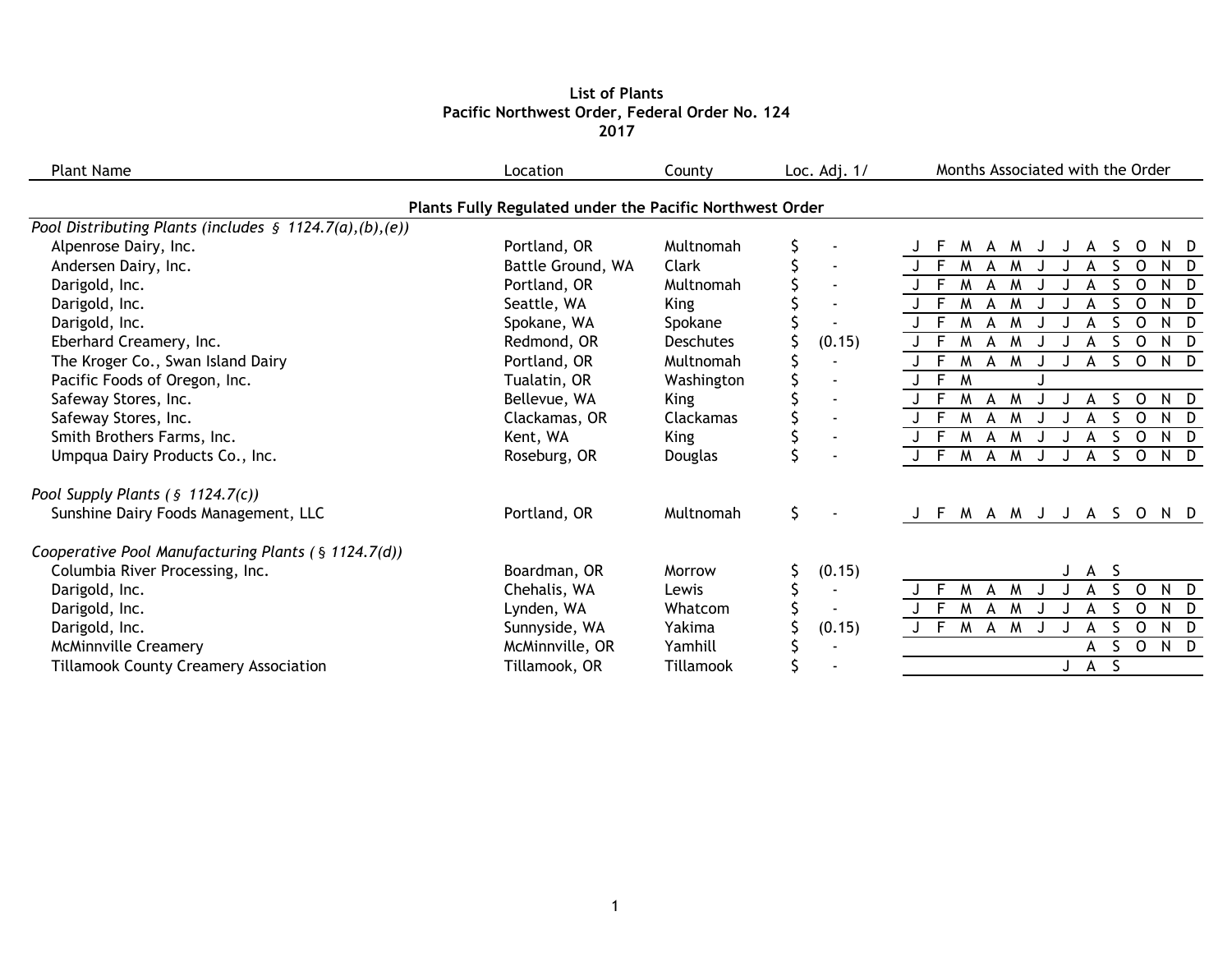# **List of Plants Pacific Northwest Order, Federal Order No. 124 2017**

| <b>Plant Name</b>                                                  |          | Location                                                                      | County        | Loc. Adj. 1/ | Months Associated with the Order                                                                                                         |
|--------------------------------------------------------------------|----------|-------------------------------------------------------------------------------|---------------|--------------|------------------------------------------------------------------------------------------------------------------------------------------|
|                                                                    |          | Qualified Cooperatives under the Pacific Northwest Order                      |               |              |                                                                                                                                          |
| Cooperative Associations (Qualified Pursuant to § 1124.18)         |          |                                                                               |               |              |                                                                                                                                          |
| Cooperative Regions of Organic Producer Pools                      |          | La Farge, WI                                                                  |               |              | M A<br>S.<br>$\tilde{M}$<br>0<br>N D<br>A<br>J                                                                                           |
| Dairy Farmers of America, Inc.                                     |          | Kansas City, MO                                                               |               |              | S.<br>N D<br>F<br>M<br>M<br>$\mathbf{O}$<br>A<br>A                                                                                       |
| <b>Farmers Cooperative Creamery</b>                                |          | McMinnville, OR                                                               |               |              | F<br>M<br>Closed                                                                                                                         |
| Northwest Dairy Association                                        |          | Seattle, WA                                                                   |               |              | F<br>M<br>N D<br>M<br>S.<br>$\circ$<br>A<br>A                                                                                            |
| Northwest Independent Milk Producers Association                   |          | East Olympia, WA                                                              |               |              | S<br>F<br>M<br>$\circ$<br>N D<br>$\overline{A}$<br>M<br>A                                                                                |
| Select Milk Producers, Inc.                                        |          | Artesia, NM                                                                   |               |              | F<br>M<br>S<br>$\mathsf{O}$<br>N D<br>A<br>M<br>А                                                                                        |
| <b>Tillamook County Creamery Association</b>                       |          | Tillamook, OR                                                                 |               |              | $J$ F<br>M<br>$\mathsf{A}$<br>M<br>$S$ O<br>N D<br>A                                                                                     |
| Cooperative Reserve Supply Units (Qualified Pursuant to § 1124.11) |          |                                                                               |               |              |                                                                                                                                          |
| Northwest Independent Milk Producers Association                   |          | East Olympia, WA                                                              |               |              | M A M J J A S O N D<br>J F                                                                                                               |
|                                                                    |          |                                                                               |               |              | Plants Fully Regulated under Other Federal Orders Distributing or Transferring Fluid Milk Products into the Marketing Area (§ 1124.8(a)) |
| Agropur Inc.                                                       | F.0.30   | Maplewood, MN                                                                 | Ramsey        | (0.20)       | $N$ D<br>E<br>M<br>S.<br>$\mathsf{O}$<br>A M<br>A                                                                                        |
| Agropur Inc.                                                       | F.0.33   | Wyoming, MI                                                                   | Kent          | (0.10)       | F<br>M A<br>M<br>S.<br>$\mathsf{O}$<br>N D                                                                                               |
| Aurora Organic Dairy                                               | F.O. 32  | Platteville, CO                                                               | Weld          | 0.55         | $J$ F<br>S<br>M A M<br>$\mathsf{o}$<br>N D<br>А                                                                                          |
| Fairlife, LLC                                                      | F.O. 33  | Coopersville, MI                                                              | Ottawa        | (0.10)       | $N$ D<br>$\mathsf{O}$<br>А                                                                                                               |
| Jackson's Dairy                                                    | F.O. 32  | Hutchinson, KS                                                                | Reno          | 0.30         | S<br>$\overline{0}$<br>$N$ $D$<br>J F<br>M<br>M<br>A<br>A                                                                                |
| The Kroger Co., Mountain View Foods                                | F.O. 32  | Denver, CO                                                                    | Denver        | 0.65         | $J \top$<br>M<br>S.<br>$\mathsf{O}$<br>N D<br>$\overline{A}$<br>M<br>A                                                                   |
| Nestle USA, Inc.                                                   | F.O. 33  | Anderson, IN                                                                  | Madison       | 0.10         | F<br>M<br>$\circ$<br>S<br>N D<br>A<br>M<br>А                                                                                             |
| <b>Shamrock Foods Company</b>                                      | F.O. 131 | Phoenix, AZ                                                                   | Maricopa      | \$<br>0.45   | $\mathsf{F}$<br>M A M<br>S.<br>$\circ$<br>N D<br>A                                                                                       |
| <b>WhiteWave Foods</b>                                             | F.O. 126 | Dallas, TX                                                                    | <b>Dallas</b> | Ŝ<br>1.10    | J F<br>M A M<br>$S$ O<br>N D<br>A<br>J                                                                                                   |
|                                                                    |          | Producer-Handler Plants under the Pacific Northwest Order (§ 1124.8(b) & .10) |               |              |                                                                                                                                          |
| Edward and/or Aileen Brandsma (d/b/a Edaleen Dairy)                |          | Lynden, WA                                                                    | Whatcom       |              | M<br>$\mathsf{O}$<br>N D<br>F.<br>$\overline{A}$<br>M<br>S.<br>А                                                                         |
| Fishtrap Dairy II (d/b/a Twin Brook Creamery)                      |          | Lynden, WA                                                                    | Whatcom       |              | E<br>M<br>S<br>$\mathsf{O}$<br>$N$ $D$<br>A<br>M                                                                                         |
| Fresh Breeze Organic Dairy, Inc.                                   |          | Lynden, WA                                                                    | Whatcom       |              | E<br>$\mathsf{O}$<br>$N$ D<br>M<br>S<br>M<br>A                                                                                           |
| Garn L. Gilbert, et al. (d/b/a Country Morning Farms)              |          | Othello, WA                                                                   | Adams         | (0.15)       | F<br>M<br>$\overline{O}$<br>N D<br>A<br>M                                                                                                |
| Lochmead Farms, Inc. (d/b/a Lochmead Dairy)                        |          | Junction City, OR                                                             | Lane          |              | $J$ F<br>$\mathsf{S}$<br>M A M<br>$\circ$<br>N D<br>A                                                                                    |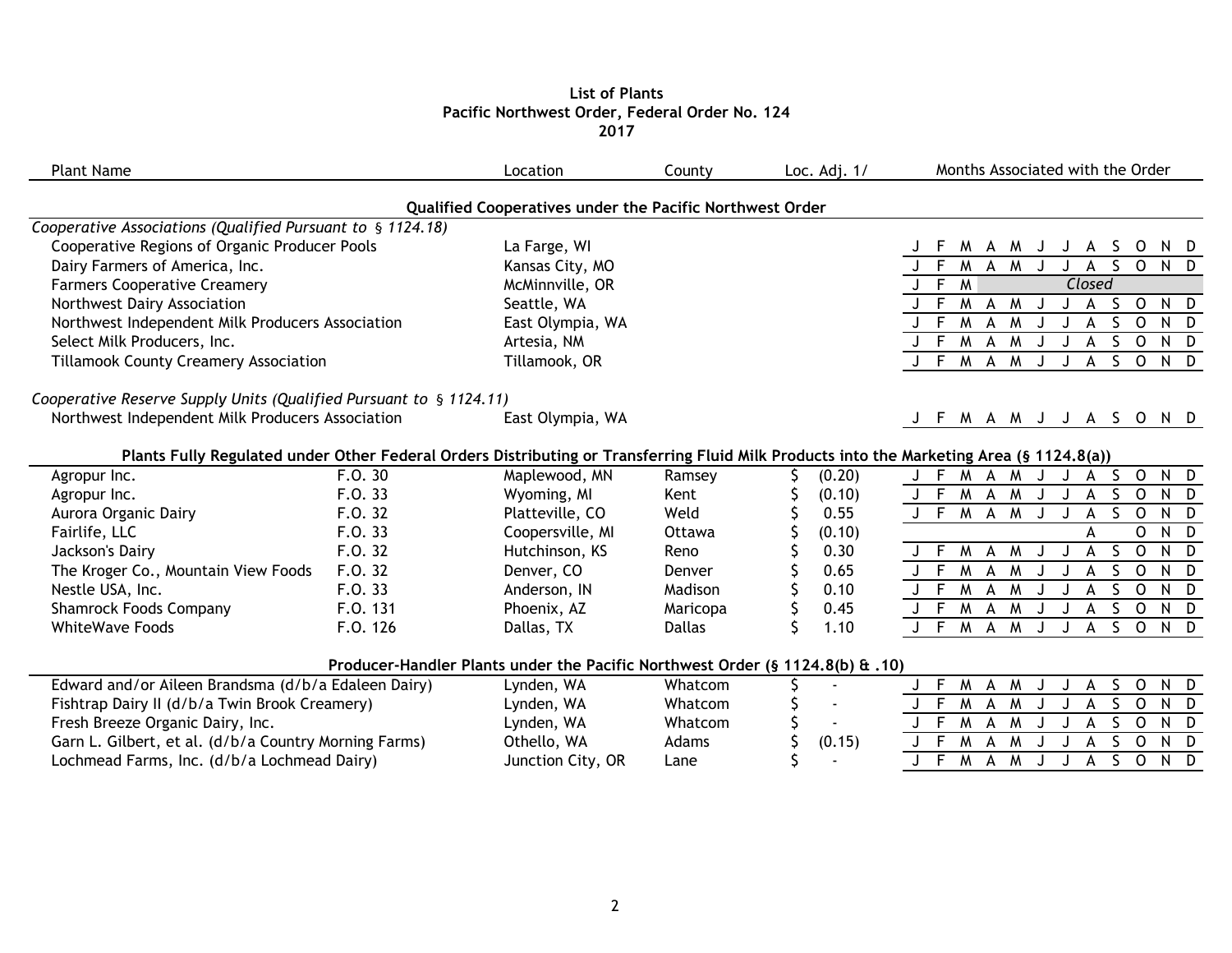### **List of Plants Pacific Northwest Order, Federal Order No. 124 2017**

| <b>Plant Name</b>                                                                       | Location             | County        | Loc. Adj. 1/ | Months Associated with the Order |  |
|-----------------------------------------------------------------------------------------|----------------------|---------------|--------------|----------------------------------|--|
| Partially Regulated Distributing Plants under the Pacific Northwest Order (§ 1124.8(c)) |                      |               |              |                                  |  |
| California Natural Products                                                             | Lathrop, CA          | San Joaquin   | (0.20)       |                                  |  |
| Darigold, Inc.                                                                          | Boise, ID            | Ada           | (0.30)       |                                  |  |
| Gossner Foods, Inc.                                                                     | Logan, UT            | Cache         |              | ND.                              |  |
| HP Hood LLC                                                                             | Sacramento, CA       | Sacramento    | (0.20)       | ND.                              |  |
| Meadow Gold Dairies, Inc.                                                               | Boise, ID            | Ada           | (0.30)       | ND.                              |  |
| Meadow Gold Dairies, Inc.                                                               | Great Falls, MT      | Cascade       | (0.30)       | ND.                              |  |
| Model Dairy                                                                             | Reno, NV             | Washoe        | (0.20)       | ND.                              |  |
| Pacific Foods of Oregon, Inc.                                                           | Tualatin, OR         | Washington    |              | N D<br>A<br>$\Omega$<br>M        |  |
| Saputo Dairy Foods USA, LLC                                                             | Gustine, CA          | Merced        | (0.20)       | ND.<br>$\Omega$<br>M             |  |
| <b>Straus Family Creamery</b>                                                           | Marshall, CA         | <b>Sonoma</b> | (0.10)       | ND.<br>M                         |  |
| <b>Stremicks Heritage Foods</b>                                                         | Santa Ana, CA        | Orange        | 0.20         | ND.<br>O<br>M<br>A               |  |
| <b>Western Quality Foods</b>                                                            | Cedar City, UT       | Iron          | (0.30)       | <b>M</b><br>A                    |  |
| <b>WhiteWave Foods</b>                                                                  | City of Industry, CA | Los Angeles   | 0.20         | N D<br>0<br>м<br>M<br>А          |  |
| <b>WhiteWave Foods</b>                                                                  | Mt. Crawford, VA     | Rockingham    | 0.90         | $\Omega$<br>ND<br>M<br>A         |  |
| <b>WWF Operating Company</b>                                                            | Salt Lake City, UT   | Salt Lake     |              | O<br>N D                         |  |
|                                                                                         |                      |               |              |                                  |  |

**Exempt Plants under the Pacific Northwest Order (§ 1124.8(e))**

None.

1/ Location adjustments are relative to King County, Washington, Class I differential of \$1.90.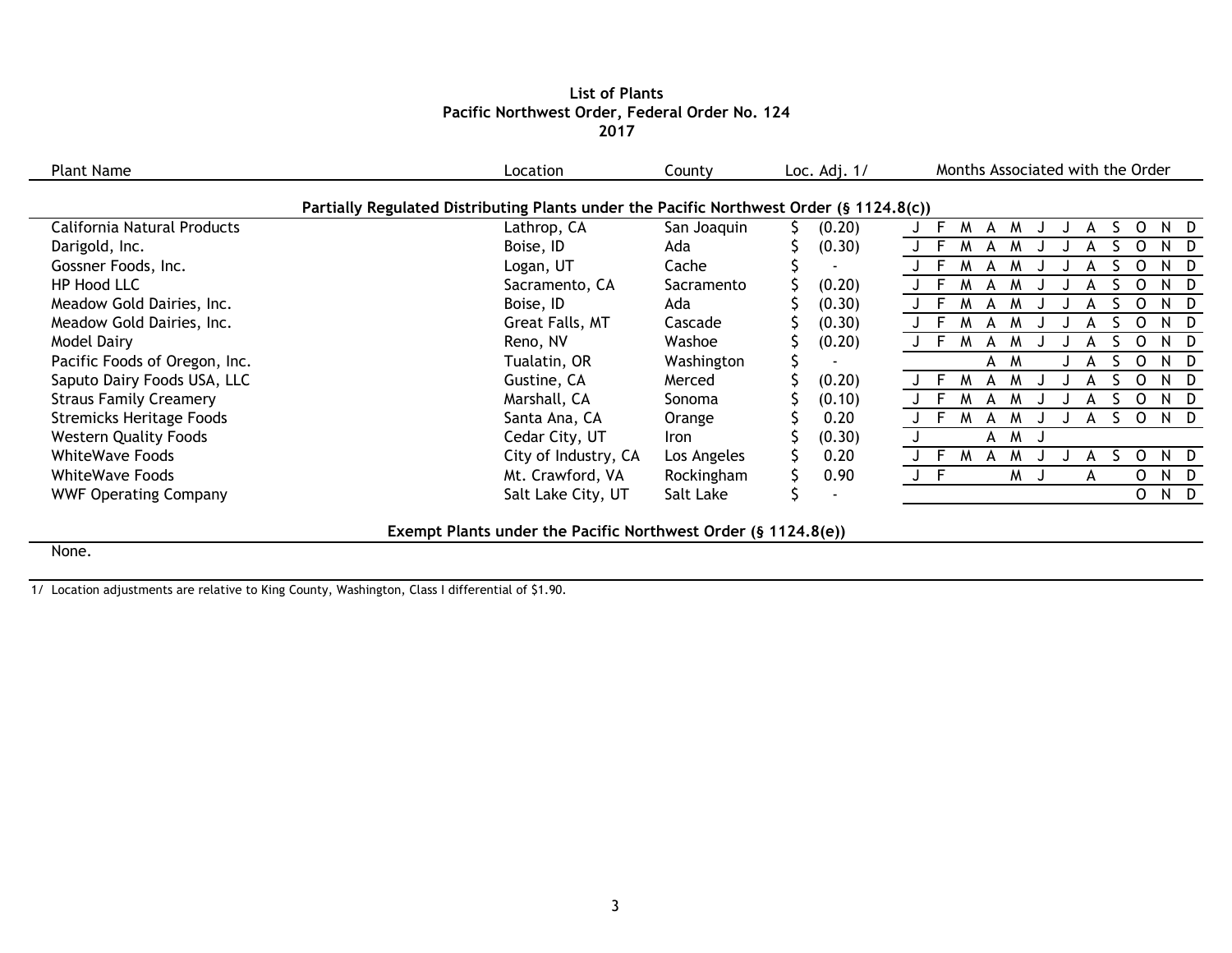### **List of Plants Arizona Order, Federal Order No. 131 2017**

| <b>Plant Name</b>                                              |          | Location                                                            | County        | Loc. Adj. 1/         | Months Associated with the Order                                                                                                         |
|----------------------------------------------------------------|----------|---------------------------------------------------------------------|---------------|----------------------|------------------------------------------------------------------------------------------------------------------------------------------|
|                                                                |          | Plants Fully Regulated under the Arizona Order                      |               |                      |                                                                                                                                          |
| Pool Distributing Plants (includes $\S$ 1131.7(a),(b),(e),(h)) |          |                                                                     |               |                      |                                                                                                                                          |
| Danzeisen Dairy, LLC                                           |          | Laveen, AZ                                                          | Maricopa      |                      | F<br>M<br>$\overline{S}$<br>$\circ$<br>A M<br>N D<br>A<br>J<br>J                                                                         |
| <b>GH Processing</b>                                           |          | Yuma, AZ                                                            | Yuma          | (0.25)               | F<br>M<br>M<br>$\mathsf{O}$<br>S.<br>$N$ $D$<br>A                                                                                        |
| The Kroger Co., Tolleson Dairy                                 |          | Tolleson, AZ                                                        | Maricopa      | $\blacksquare$       | F<br>$\overline{M}$<br>$\circ$<br>$\mathsf{A}$<br>M<br>S<br>N D<br>А                                                                     |
| Safeway Stores, Inc.                                           |          | Tempe, AZ                                                           | Maricopa      | $\sim$               | F<br>M<br>A M<br>S.<br>$\mathsf{O}$<br>N D<br>A                                                                                          |
| Sarah Farms                                                    |          | Yuma, AZ                                                            | Yuma          | (0.25)               | $\overline{\mathsf{S}}$<br>J F M A M<br>$\circ$<br>N D<br>A                                                                              |
| <b>Shamrock Foods Company</b>                                  |          | Phoenix, AZ                                                         | Maricopa      |                      | J F M A M<br>$S$ O<br>N D<br>J<br>A                                                                                                      |
| Cooperative Pool Manufacturing Plants (§ 1131.7(d))            |          |                                                                     |               |                      |                                                                                                                                          |
| United Dairymen of Arizona                                     |          | Tempe, AZ                                                           | Maricopa      | $\zeta$              | J F M A M J J A S O N D                                                                                                                  |
|                                                                |          | Qualified Cooperatives under the Arizona Order                      |               |                      |                                                                                                                                          |
| Cooperative Associations (Qualified Pursuant to § 1131.18)     |          |                                                                     |               |                      |                                                                                                                                          |
| United Dairymen of Arizona                                     |          | Tempe, AZ                                                           |               |                      | M A M J J A S O N D<br>J F                                                                                                               |
|                                                                |          |                                                                     |               |                      |                                                                                                                                          |
|                                                                |          |                                                                     |               |                      | Plants Fully Regulated under Other Federal Orders Distributing or Transferring Fluid Milk Products into the Marketing Area (§ 1131.8(a)) |
| Agropur Inc.                                                   | F.O. 33  | Wyoming, MI                                                         | Kent          | (0.55)               | J F M A M<br>$A$ $S$ $O$<br>N D<br>J<br>J<br>$\overline{S}$ 0                                                                            |
| Aurora Organic Dairy                                           | F.0.32   | Platteville, CO                                                     | Weld          | 0.10                 | J F M A M<br>J<br>A<br>N D                                                                                                               |
| Fairlife, LLC                                                  | F.0.33   | Coopersville, MI                                                    | Ottawa        | (0.55)               | $\mathsf{O}$<br>$N$ D<br>A                                                                                                               |
| <b>GH Dairy</b>                                                | F.O. 126 | El Paso, TX                                                         | El Paso       | (0.10)               | $S$ O<br>$N$ D<br>$J$ F<br>M A M<br>A<br>$\mathbf{L}$                                                                                    |
| Jackson's Dairy                                                | F.O. 32  | Hutchinson, KS                                                      | Reno          | (0.15)               | $\mathsf{F}$<br>M<br>$\overline{A}$<br>M<br>$\mathsf{S}$<br>$\circ$<br>N D<br>A                                                          |
| The Kroger Co., Mountain View Foods                            | F.O. 32  | Denver, CO                                                          | Denver        | 0.20                 | $J$ F<br>$\overline{M}$<br>$\overline{A}$<br>M<br>S.<br>$\circ$<br>N D<br>A                                                              |
| Nestle USA, Inc.                                               | F.O. 33  | Anderson, IN                                                        | Madison       | (0.35)               | $J \overline{F}$<br>M<br>$\mathsf{O}$<br>A M<br>S.<br>N D<br>A                                                                           |
| <b>Plains Dairy Products</b>                                   | F.O. 126 | Amarillo, TX                                                        | Potter        | 0.05                 | $J \overline{F}$<br>M<br>A M<br>$S$ O<br>N D<br>A<br>J                                                                                   |
| Prairie Farms Dairy, Inc.                                      | F.0.32   | Granite City, IL                                                    | Madison       | (0.35)               | M                                                                                                                                        |
| Safeway Stores, Inc.                                           | F.O. 32  | Denver, CO                                                          | Denver        | 0.20                 | F<br>M<br>A M<br>S<br>$\overline{O}$<br>N D<br>A                                                                                         |
| Saputo Dairy Foods USA, LLC                                    | F.O. 126 | Sulphur Springs, TX                                                 | Hopkins       | 0.65                 | $J$ F<br>50<br>$\overline{M}$ A<br>$\overline{M}$<br>$N$ D<br>$\boldsymbol{\mathsf{A}}$                                                  |
| <b>Shamrock Foods Company</b>                                  | F.0.5    | Verona, VA                                                          | Augusta       | \$<br>0.45           | A                                                                                                                                        |
| <b>WhiteWave Foods</b>                                         | F.O. 126 | Dallas, TX                                                          | <b>Dallas</b> | $\mathsf{S}$<br>0.65 | J F M A M<br>$\overline{A}$<br>S O<br>N D<br>J<br>J                                                                                      |
|                                                                |          | Producer-Handler Plants under the Arizona Order (§ 1131.8(b) & .10) |               |                      |                                                                                                                                          |

None.